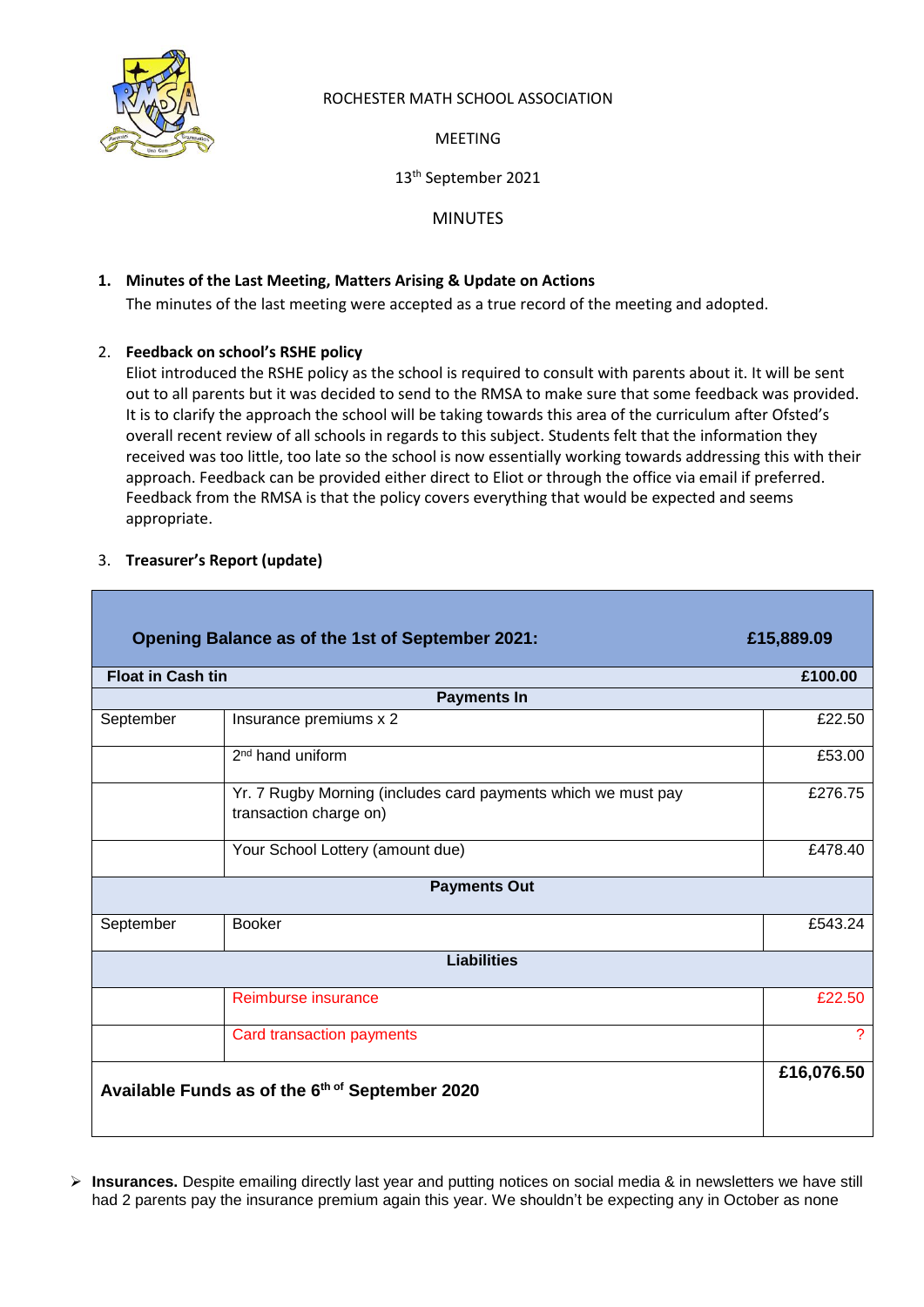came in last year. **The committee need to decide what we will do this year. –** It was decided that the school and RMSA have done everything possible to contact people regarding the insurance payments and so any future payments will now be counted as donations to the RMSA.

- ➢ **Your School Lottery**. As of the **6 th of September 2021**, there are **145** supporters who purchased **221** tickets for that week. There are 110 supporters registered who currently are not purchasing tickets. **The Lottery information is posted on the RMSA Facebook page, please could you share so the message gets to as many people as possible, remember you do not have to be a parent of a pupil to participate**.
- ➢ **Giving Machine:** As of **6 th Sept** 2021, there are **197** registered givers, **3** active givers**. The Giving Machine information is posted on the RMSA Facebook page please could you share so the message gets to as many people as possible, remember you do not have to be a parent of a pupil to participate**.
- ➢ **Amazon Smile: Amazon Smile information is posted on the RMSA Facebook page please could you share so the message gets to as many people as possible, remember you do not have to be a parent of a pupil to participate**.
- ➢ **Donations:** There are 3 outstanding agreed donations from last year. English £55 Media/creative writing packs agreed March

| <b>Physics</b> | £80.00  | DVD players |
|----------------|---------|-------------|
| <b>SEN</b>     | £899.91 | Laptops     |

Charlie believes these funding requests can be cancelled as the English packs were requested under the previous HOD and the new HOD has not re-submitted the request despite reminders. The DVDs it was found were not compatible to be used with laptops so no longer required, and the SEN has been resubmitted (see funding requests)

#### **Please could the committee discuss in respect of whether to agree this funding within this year**

- ➢ **Stock:** The stock has been replenished and there should be enough in the cupboard for the Next Step evenings.
- ➢ **Requests for Funding**: All requests for funding need to be submitted on a Funding Request form attached. This is necessary as we need to have an audit trail available to show an accountant at the end of our financial year. Our income is likely to exceed £10,000 this year and there are more stringent requirements in respect of our Charity Commission submission. In addition, there is now a 2month time limit on the agreement to fund an item to allow funds to become available for other bids. Wording on Funding Application has been amended to reflect this.



➢ **SumUp Card Payments:** A second card reader has been donated so we now have 2 card readers available.

*Jo Harding*

September 2021

- 4. **Request for Funds**
	- ➢ PE dept 50 field hockey sticks at total of £1500 (£30 each) to replace the current old equipment and to make sure there is enough equipment for the amount of students now taking up the sport (L.Webster) – approved but on the basis that the PE dept speak to the OWs about donations and possibility of passing on old equipment that can be used.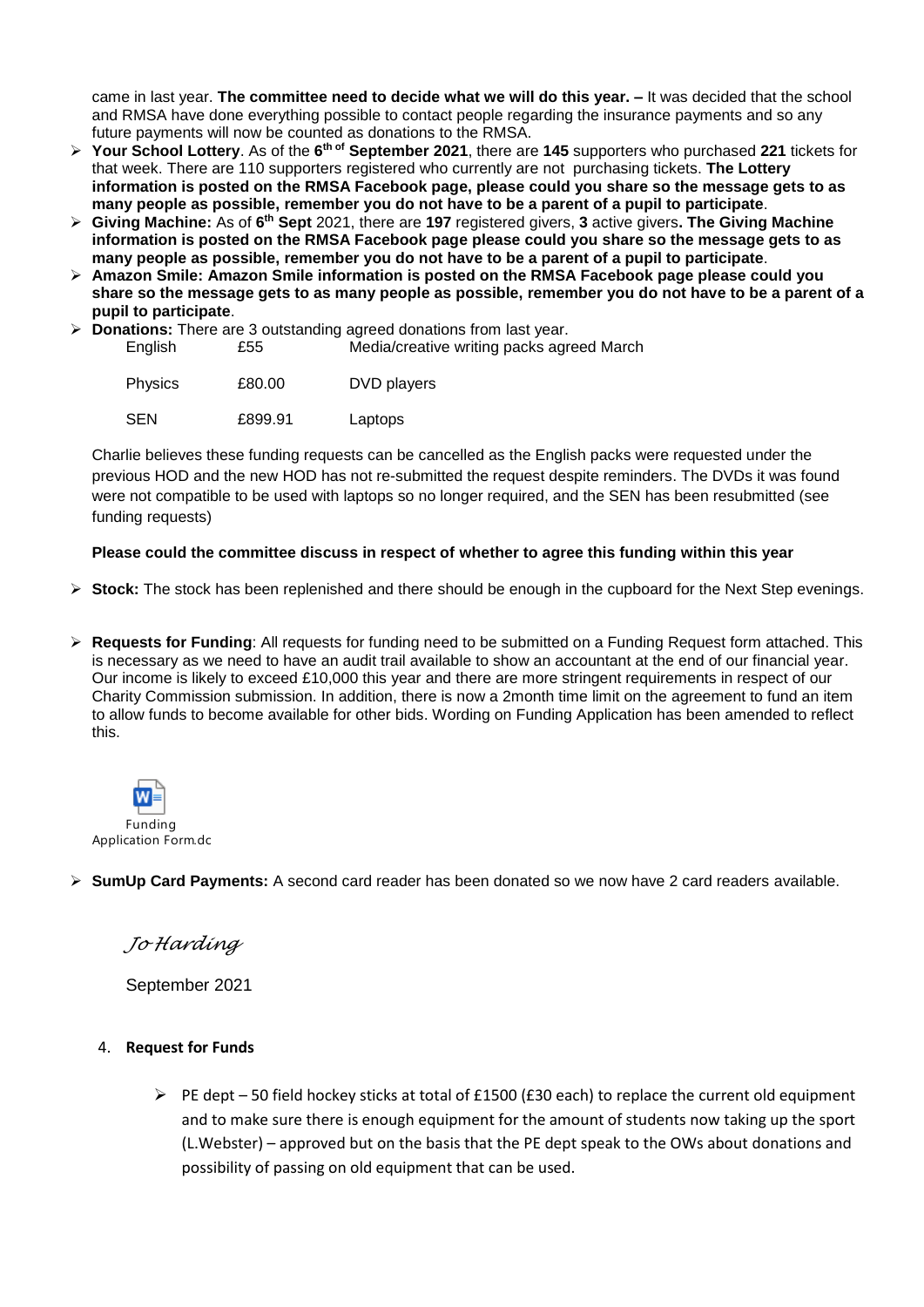$\triangleright$  SEN dept – 3x LAT approved laptops to enable Yr 13 students without access to laptops to complete their coursework & assessments at a total cost of £1590 (£530 each) (C.Alderman) originally approved from last meeting in June but then the LAT insisted they had to be LAT approved so new request submitted – Yr 7-11s have chromebooks and yr12s will be receiving these soon, but there is a delay with yr 13s and the laptops are more useful than the chromebooks for what they need– approved.

#### 5. **Christmas Fayre & Forthcoming events**

Volunteer requests – email sent out but a reminder that the next steps events in September are being held online so the RMSA are no longer needed to attend.

In October – Weds 13<sup>th</sup> Oct Music A-level & GCSE performances – check with Fay to see what numbers and if RMSA needed, more than likely not.

Thurs 21<sup>st</sup> Oct – Open Eve – Volunteers need to be here for 5pm. Angela will send out an email nearer the time requesting for volunteers and to remind Dean to set up. Charlie will find out about drink preferences for staff.

Christmas Fayre – booked for 20<sup>th</sup> November. We will require volunteers and 6<sup>th</sup> form volunteers on Friday 19<sup>th</sup> afternoon/evening and Saturday 20<sup>th</sup> morning to set up. We will be selling refreshments, games, stall holders – need to confirm charge per table (usually £10). Time usually 11am – 3pm. Jane will update the booking form for stall holders and get it sent out.

Angela will send out emails for volunteers nearer the time but we will also require volunteers for leaflet drops the week before.

Boot fair – we need to confirm date but Sunday would be preferred and relatively soon. Not too early – the serving hatch would be useful for serving refreshments if allowed. First Sunday in Oct (3rd October) agreed – 11.30am start, 3pm finish– bookings and payments will be taken in advance for pitches, it will be for cars and tables. Toilets – Pavilion best bet, school will be locked up.

£10 table / car, £15 transit van size, burger vans/ice cream vans, Charlie has a friend who has café to you van and maybe could give percentage of earning as donation – we could still do normal tea & coffee, he could do speciality coffees.

Gordon mentioned to make sure stipulate that people must take away anything they bring that they don't sell. Ruth mentioned might be quite short notice but Jane agreed that if we don't get the response, we'll have to scrap the idea.

Hayley has some ideas for fund-raising which she will pass over so these could be useful at boot fair and Christmas fayre.

Drama showcase – Thurs 16<sup>th</sup> December (will discuss further at next meeting in November)

#### 6. **Recent Events Feedback**

Yr 7 Rugby Taster morning Sat  $4<sup>th</sup>$  Sept – it was busy and we raised £276.75. We managed to hand out leaflets with information about Amazon Smile, Just Giving and School Lottery.

#### 7. **Lost Property Update**

Sue Crittenden is continuing to sell the uniform from home but hoping to take it all back into school very soon so she can start using the boot of my car again after 18 months!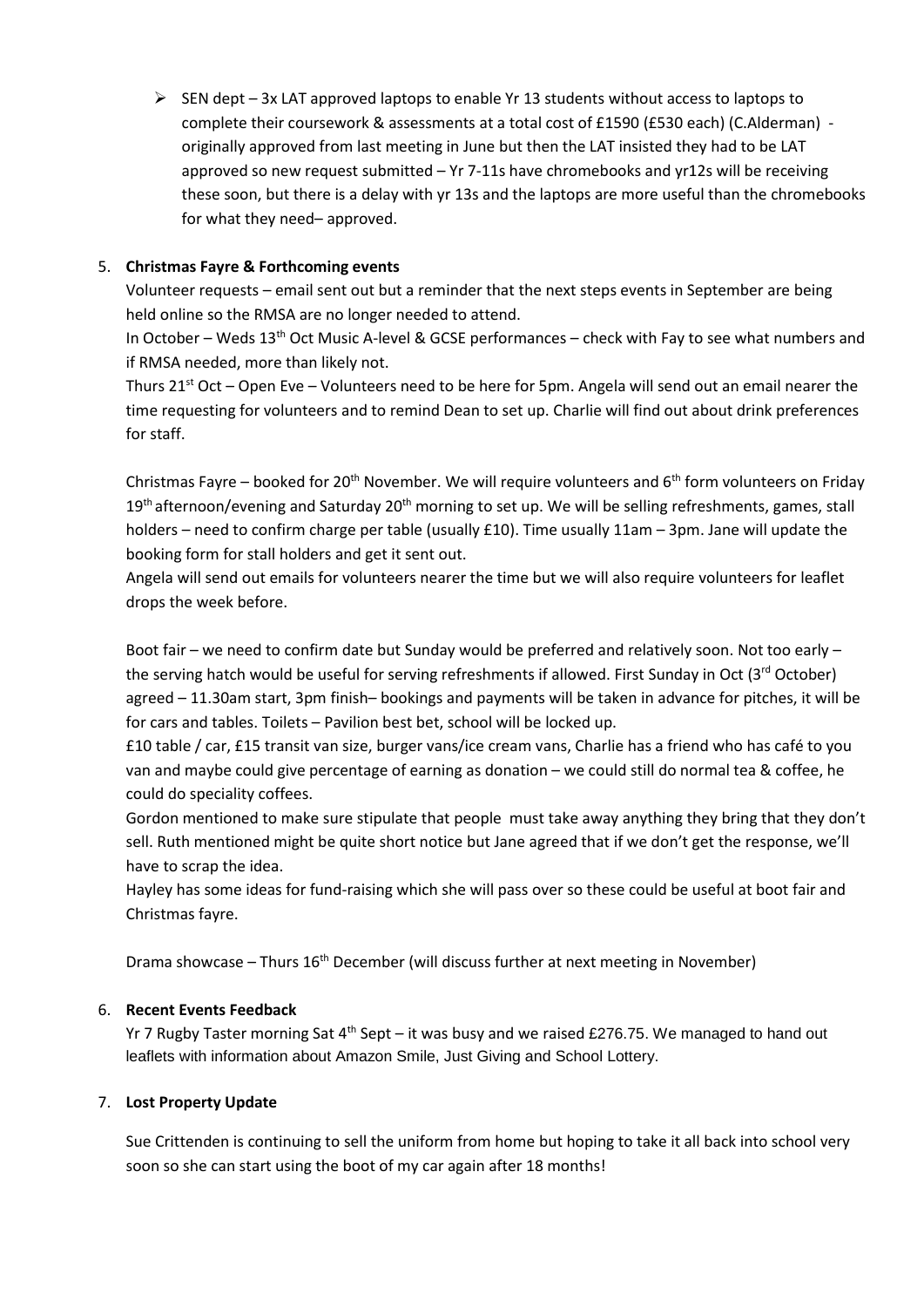It has been busy over the last 4 weeks, especially the last week before school returned and since the new year 7s started. Sue has had a lot of calls from parents whose children have lost items. I'm not sure being asked to find one boys pen at 3.40am on a Sunday morning is the best use if my time!

The money has been a slow drip feed which I have been paying via bacs into the RMSA account. Sue will be going in sometime this week/early next week to reorganise the room and sort out any items that have been bought up.

Sue has had another lady who was going to help before covid who contacted her last week and is still able to help out so will arrange to meet her once she has sorted out a time that she is able to come in to school. That makes 5 volunteers so hopefully we will be able to open every lunchtime.

Eliot noted that most secondary schools don't have a lost property office so it is a really valued contribution. Jane mentioned Sue has not received any recent abusive emails / texts from parents thankfully – Eliot has said they can be passed to him and he will deal with them if that happens.

#### 8. **Update from Sixth Form**

No update at this time.

# 9. **Update from Charlie Alderman**

No update at this time.

#### 10. **Any Other Business**

BBQ - Dean informed that new BBQ will be built tomorrow (Tues 14<sup>th</sup> Sept 2021). After our meeting with Eliot, we had a wander around to work out logistics for boot fair and came across a pile of rubble. No one had informed us that it had been knocked down. We agreed in 2019 to fund half with the Old Williamsonians (£200 so £400 in total). Apparently it was decided that it was unfit for purpose by someone and it has been discovered that it was knocked down with a sledge-hammer.

Eliot will bring it up with OW's at their committee meeting. Also will raise about the OW representative who last attended a meeting 2<sup>nd</sup> March 2020 as it is important we have one present at meetings for their feedback.

We have 3 bags of frozen chips left over in the freezer from the last quiz night – Best before date is  $31^{st}$ Aug so we cannot now use them, but they are for frying so if anyone would like them, let us know and we'll sort out collection.

Eliot noted that they are expecting new government legislation regarding school uniform so he will keep us updated regarding this, in respect of the second-hand uniform.

Dean & Hayley have some ideas about fund-raising but they need to confirm some things and they will then email over. Jane mentioned that we are looking to plug the gaps as we don't run an event every term but we would like to so if anyone does have ideas, please do pass them on. Hayley noted that they have lots of members in swimming & gym that would be happy to volunteer to help out, plus how they could put on some events in the gym or swimming pool that would benefit us.

Janine raised the point about revision guides we have in the cupboard that we would normally sell at the next steps evenings. We are going to come in on Fri 24<sup>th</sup> and catalogue what is there and we can advertise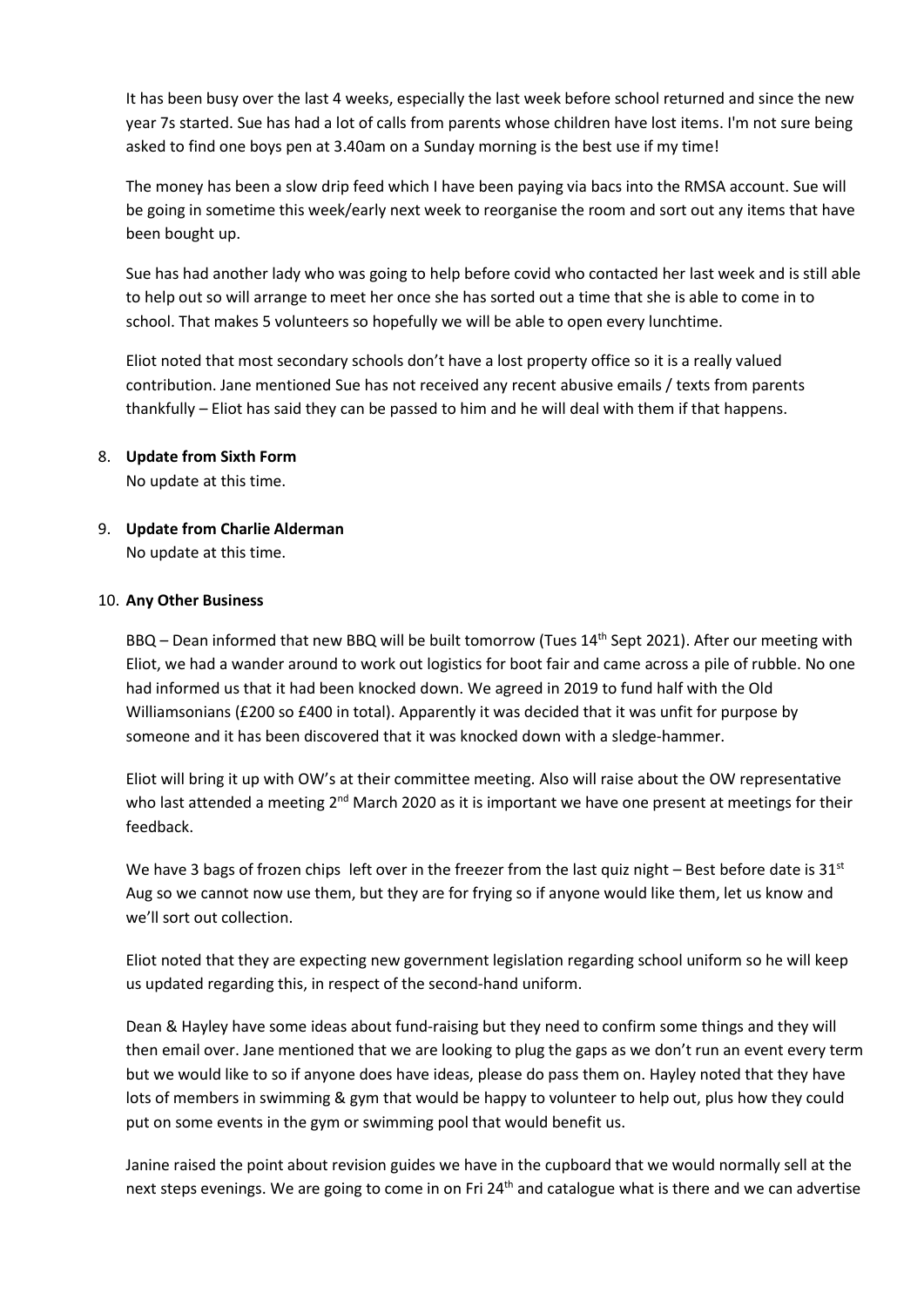them on the Fb page and via the school office. Eliot & Ruth noted that those parents that want them will have bought them already, so perhaps better to wait to advertise until December/January.

#### *\*Date of the next RMSA meeting ~ Monday 15 th November 2021 @ 7pm, SJWMS - TBC\**

## **Actions**

| Ref.              | Date                          | <b>Agenda Item</b>                         | <b>Activity</b>                                                                                                                                                                           | Owner                           |
|-------------------|-------------------------------|--------------------------------------------|-------------------------------------------------------------------------------------------------------------------------------------------------------------------------------------------|---------------------------------|
| T5.12             | On-going                      | Lost Property                              | Dave to build racking and engage Site Team as appropriate.                                                                                                                                | Dave                            |
|                   |                               |                                            | Difficulty in sourcing materials but will be sorted once this has<br>been ordered.                                                                                                        |                                 |
| T6.6              | 7th December 2020             | Giving<br>Machine/Amazon                   | 6th form reps to take up with Mr Bailey about arranging<br>posters to advertise in the 6 <sup>th</sup> form area.                                                                         | Michael now Deji,<br>Faye & Max |
|                   | On-going                      | Smile                                      | Faye spoke to Mr Bailey, Deji will check with her.                                                                                                                                        | Charlie                         |
|                   |                               |                                            | CA to promote with staff & will send information from Jane<br>across to the new 6 <sup>th</sup> form reps.                                                                                | Eliot                           |
|                   |                               |                                            | EH - sent out the information to teachers to show what had<br>been funded.                                                                                                                |                                 |
|                   |                               |                                            | Also Jo arranged for a pie chart to be sent to form rooms to<br>show to the pupils too. Jo did a table to show recent spending.<br>RMSA noticeboard has been updated.                     |                                 |
| T <sub>1.17</sub> | ongoing                       | Lost Property                              | Second-hand uniform being sold. (See LP update above)                                                                                                                                     | Sue C                           |
| T2.9              | 7 <sup>th</sup> December 2020 | AOB                                        | Reminder and information to members about the Parentkind<br>website. Anyone can join Parentkind, committee members<br>have to be approved by RMSA officers.                               | All                             |
|                   |                               |                                            | Also about the Facebook page - PTA hangout. Worth joining<br>for ideas and information.                                                                                                   |                                 |
| T5.2              | ongoing                       | AOB                                        | 6 <sup>th</sup> form reps to look after the walkie talkies and will make<br>sure they are all charged ready for use.                                                                      | Deji, Faye, Max                 |
| T6.1              | ongoing                       | AOB                                        | All to promote Lottery, TGM, Amazon Smile etc                                                                                                                                             | All                             |
| T1.1              | 13th Sept 2021                | <b>Funding requests</b>                    | Charlie to check about the 2 outstanding funding requests<br>from last term - English packs & DVDs                                                                                        | Charlie                         |
| T1.2              | 13th Sept 2021                | Christmas Fayre<br>& forthcoming<br>events | Jane to update the booking forms for the boot fair and this<br>year. Also to check with Fay if RMSA will be required at the<br>GCSE/A-level music event.                                  | Jane                            |
|                   |                               |                                            | Angela to send out requests for volunteers, including the<br>leaflet drop week before Christmas fayre. Also to message<br>Chris Halls re. using OW's alcohol licence for Christmas Fayre. | Angela                          |
|                   |                               |                                            | Charlie to get a list of the drinks orders from staff for Y6 open                                                                                                                         | Charlie                         |